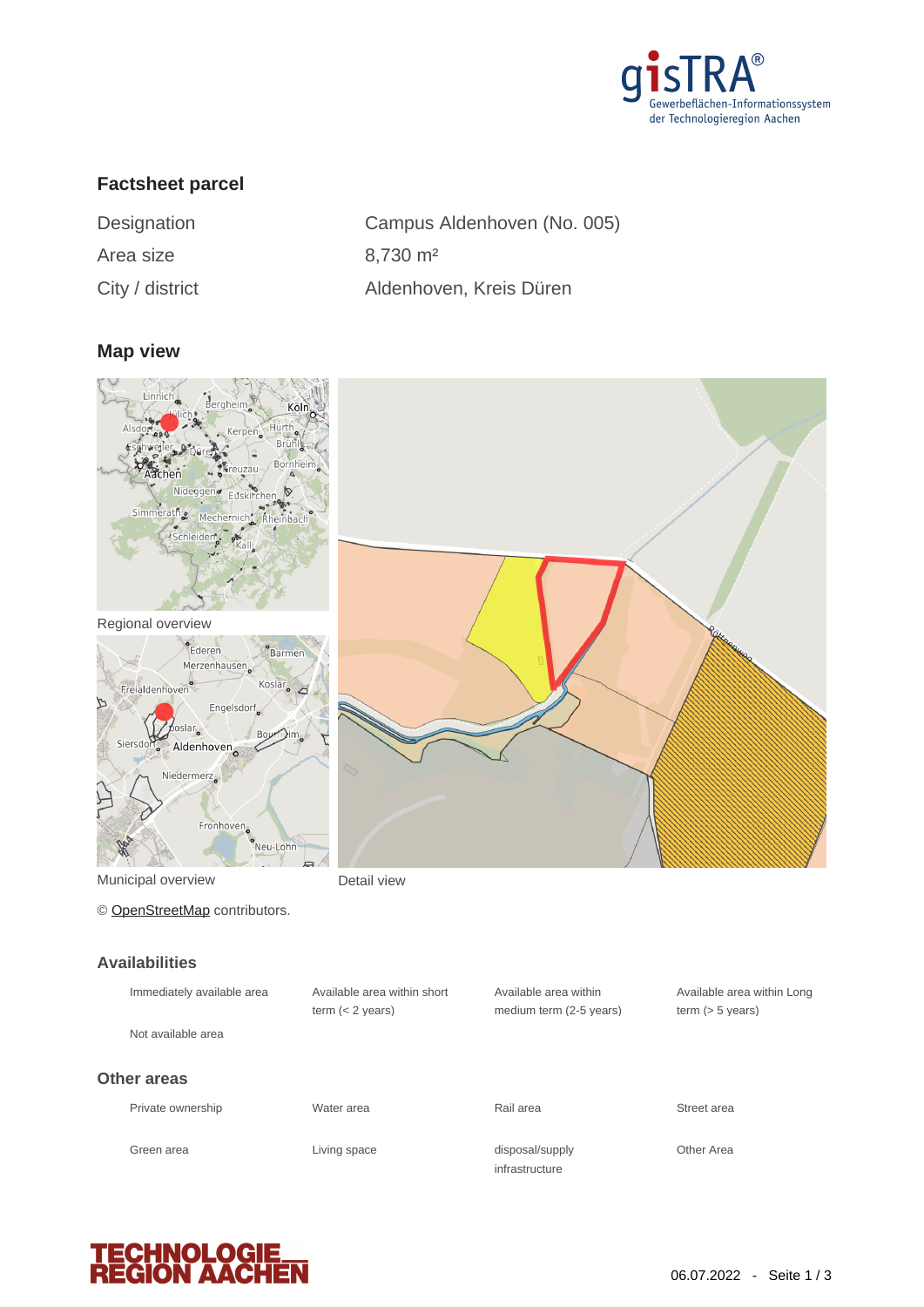

## **Parcel**

| Area size        | 8,730 m <sup>2</sup>                        |
|------------------|---------------------------------------------|
| Price            | On Demand                                   |
| Availability     | Available area within Long term (> 5 years) |
| Restriction      | Yes                                         |
| <b>Divisible</b> | <b>No</b>                                   |
| 24h operation    | No                                          |

## **Commercial zone**

| Location                  | Solitary location |
|---------------------------|-------------------|
| Industrial tax multiplier | 476.00 %          |
| Regional important?       | Yes               |



Erreichbarkeit in 20 Minuten: 274.500 Einwohner

### **Information about Aldenhoven**

The municipality of Aldenhoven, with over 14,000 inhabitants, lies in the triangle formed by the economic regions Aachen, Cologne and Düsseldorf in the immediate vicinity of the A44 and A4 freeways, as well as the Blausteinsee recreational area. Documentary evidence of A. dates back to the year 922, and today the Old Tower and Engelsdorf Castle still bear witness to the cultural value of the municipality. A. has 10 kindergartens and 5 schools as well as outstanding local amenities and a network of 17 consulting physicians and general practitioners, plus 5 pharmacies.